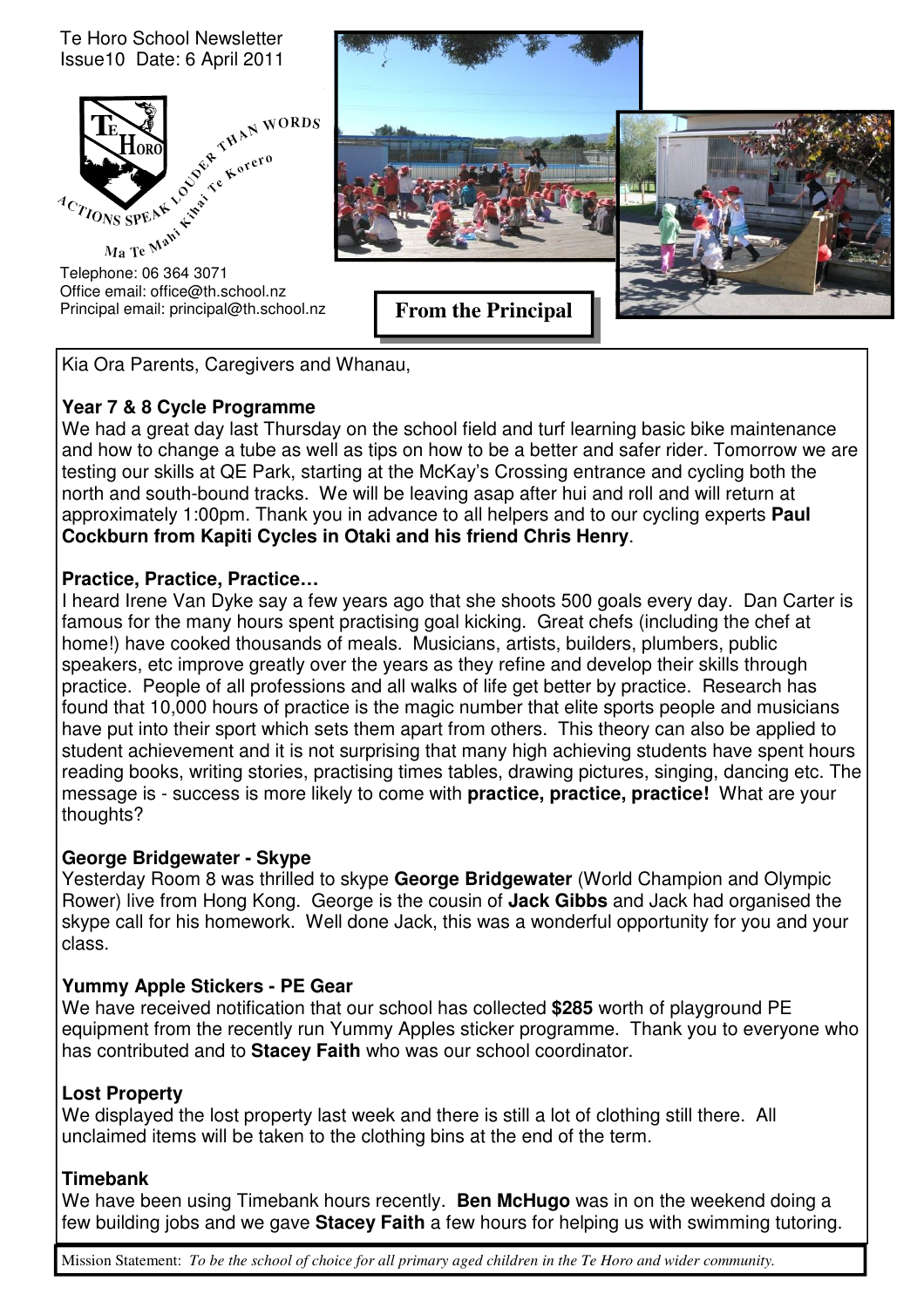We are hiring the hall out for a community meeting in the holidays which will earn us some time. Timebank is a great idea - give it a go!

# **Staff News**

Congratulations to **Mr Terita** who announced on Monday morning that he had proposed to his partner last week. We are thrilled for Rocky and wish him well in planning for his marriage!

# **Red Socks — Friday 8 July 2011**

Last year we supported the **Sir Peter Blake Trust** by purchasing red socks and wearing them on a certain day. This year we would like to support this again and have pre-ordered adult, child and toddler size socks. Already there have been many orders placed so if you would like to purchase a pair of these very good quality socks at \$2 a pair please let the School Office know. Sizes are adult 6-10, child 3-5 and toddlers 1-3.

# **World Maths**

This is to be held on **Wednesday 4th May**, week 1 of term 2 and is the show for term 3. The cost will be \$4.00 per student. Please send your payment to school via the clown's mouth by the end of the term please. **If you have paid your one off show payment who do not need to send any money.** 

# **Christchurch Schools' Earthquake postcards**

Room 6 wrote postcards to Christchurch schools' and have several replies, thanking our children and updating them on what is happening.

# **ANZAC Service**

We will be holding out annual **ANZAC service** on **3rd May** at 2:00pm, time to be confirmed. We encourage the children to wear the **school uniform** and **brownies** or **guide uniforms** are acceptable.

Craig Vidulich Principal

# **Last thoughts….**

Yay, the Pulse have created history by winning their second game of the year!!! Next week they are playing the Hurricanes in rugby - who are you putting your money on?

Ъ

'Be a judge of children's creativity - but not too good a judge!' Elwyn S Richardson NZ Pioneer Educator Author 'In the Early World'

Г

|          | <b>Students of the Week</b>                                                                                                                                |  |  |  |  |  |  |  |
|----------|------------------------------------------------------------------------------------------------------------------------------------------------------------|--|--|--|--|--|--|--|
| Room 1   | <b>Ruben Kruger</b> for amazing handwriting                                                                                                                |  |  |  |  |  |  |  |
| Room 3   | <b>Savannah Hughes</b> for excellent reading and being a great help in<br>the class.                                                                       |  |  |  |  |  |  |  |
| l Room 2 | <b>Taylor Cull</b> for being co-operative and responsible in the way she undertakes all<br>that is required of her.                                        |  |  |  |  |  |  |  |
|          | Alessandra Shaw for being a more settled and focused learner.                                                                                              |  |  |  |  |  |  |  |
| Room 7   | <b>Ciaran Rountree</b> for using fantastic sequence words in his writing.                                                                                  |  |  |  |  |  |  |  |
|          | <b>Christopher Bowman</b> for trying hard to improve the presentation of his work.                                                                         |  |  |  |  |  |  |  |
| l Room 6 | <b>Jack Scrimshaw</b> for showing that practicing spelling words at home brings<br>results on Friday during testing. Super job.<br><b>CONGRATULATIONS!</b> |  |  |  |  |  |  |  |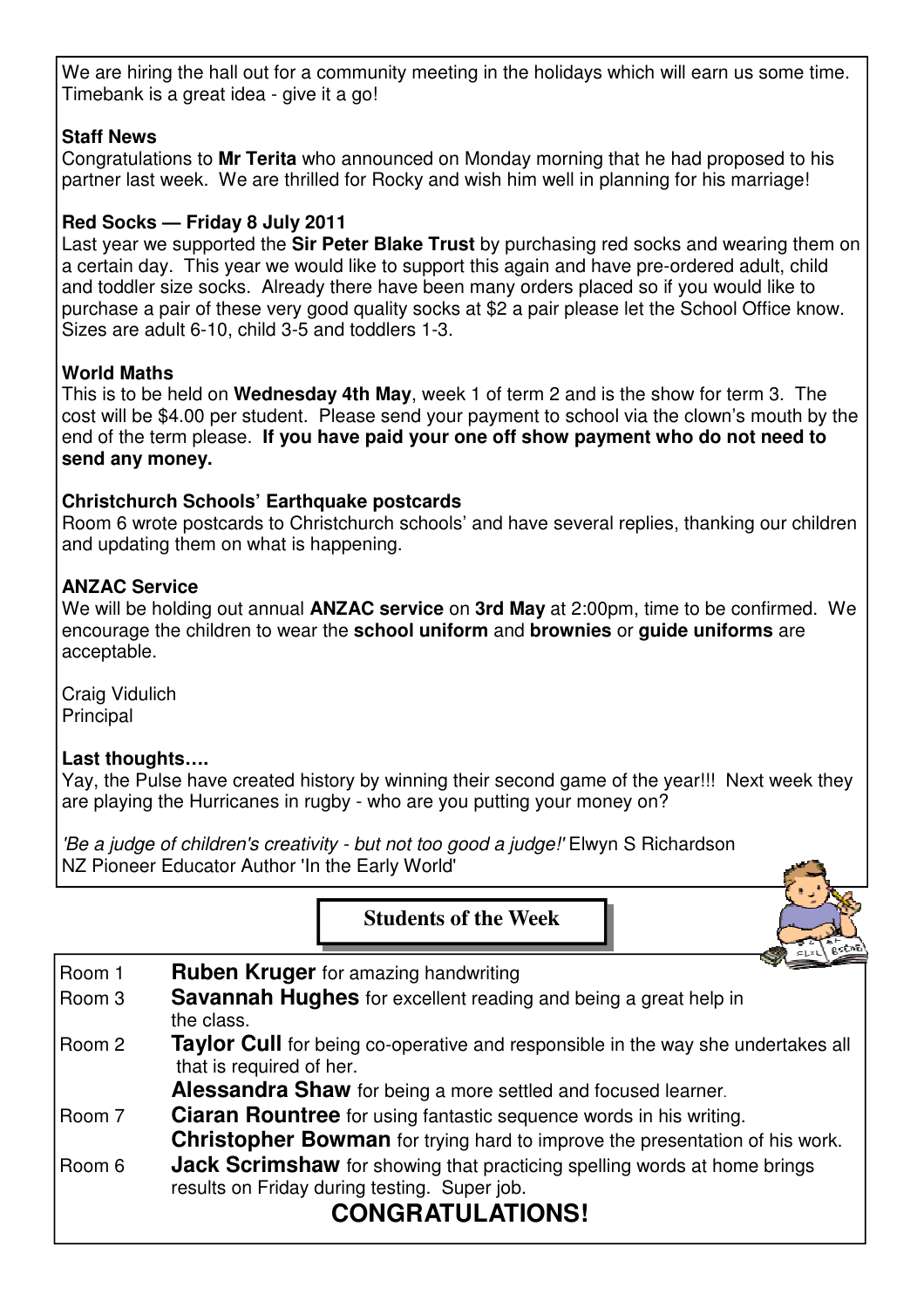# **Music Programme for 2011**

This week I am gearing up to begin the 2011 Music Programme in Term 2.

As with last year the Year 1s and the Year 2s from Room 3 will participate in their own music programme on a Thursday with music movement and appreciation, and learning to respond to simple rhythms and notation. The rest of the school will be part of the senior programme.

For those parents new to the school, Thursday afternoons are divided into two 40 minute lessons. Every child in the senior programme will learn an instrument for half of the programme and on the other side they will participate in Kapa Haka and Dance. Qualified itinerant teachers are brought in to increase the range of instruments offered. There is a small term charge for this. Please refer to the **instrument options** at the back of this newsletter.

This year for children with an interest in Scottish music and pipe bands we are including an "Introduction to bagpipes class" with lessons on the chanter. For a sneak preview of bagpipe music we have some invited guests playing at assembly this week.

I am very keen to introduce clarinet this year and I would love to hear from any talented parent who could teach clarinet to beginners for one session of 30 minutes each Thursday.

Included with this newsletter are the details of the programme and the opportunity for each student to make their choice of instrument. I would appreciate this returned **Friday 8th April** so decisions can be made and children know where they will be on their return next term. Thank you for your co-operation with this.

# **World Vision Famine**

The World Vision Famine is on the 27-29th May. This year it is called **"Go Hard Out For The Hungry"** and is challenging the children of New Zealand to raise funds to combat global hunger in Timor-Leste (also known as East Timor) and other countries around the world.

At Te Horo School we believe that this is a relevant and very important opportunity for our children to consider service to those less fortunate than themselves and to make an effort on their behalf.

An application form will be included in next week's newsletter.

Yemma Barsanti

 **Coming Events** 

| 13 April  | BoT meeting 7:30pm in Board room                                                      |
|-----------|---------------------------------------------------------------------------------------|
| 15 April  | Year 8 Immunisation Programme                                                         |
|           | <b>END OF TERM 1</b>                                                                  |
| 2 May     | START OF TERM 2                                                                       |
| 3 May     | <b>ANZAC Service</b>                                                                  |
| 4 May     | <b>World Maths</b>                                                                    |
| 9 May     | Mastermind Heat at Te Horo School                                                     |
| 13 May    | Mastermind Final at Waikanae                                                          |
| 22 May    | Ladies High tea                                                                       |
| 27-29 May | <b>World Vision</b>                                                                   |
| 129 June  | Horowhenua Music Festival                                                             |
| 9 July    | <b>Winter Dance</b>                                                                   |
|           | Term 2: 2 May - 15 July Term 3: 1 August - 7 October Term 4: 25 October - 16 December |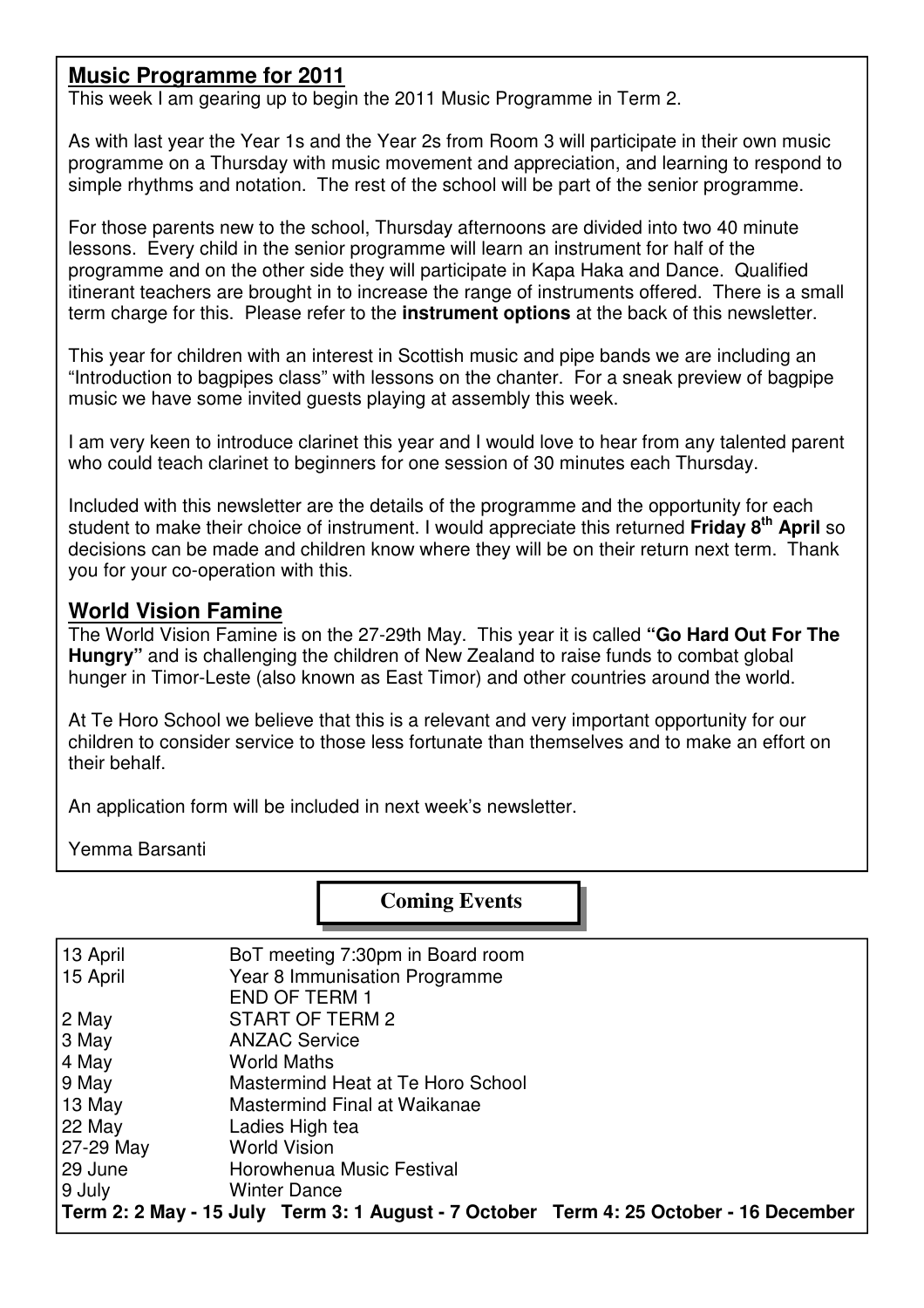# **INSTRUMENTAL MUSIC OPTIONS FOR 2011**

The Te Horo School music programme will resume at the beginning of Term 2.

Classes will be held over 2 terms.

As with last year the children from Rooms 1, 3 and maybe several from Room 2 will participate in their own music programme on a Thursday – music movement and appreciation, and responding to simple notation and rhythms. Hopefully the more able will begin formal recorder lessons sometime in Term 3.

Gillian, Allie and I have discussed the readiness of the Year 2s to begin formal music lessons, and have selected children from Rooms 2 and 3 that we consider able to manage the lesson, the discipline required in the lesson and the practice at home.

This year for children with an interest in Scottish music and pipe bands we are including an "Introduction to bagpipes class" with lessons on the chanter. The chanters will be provided, although for serious students they can be purchased for about \$60.

There may be an outside chance of introducing clarinet this year, so an expression of interest would be welcomed.

We do have an expectation that children who have previously learnt flute and treble recorder do stay with that instrument to advance their musical expertise.

At this stage no decision has been made about our End of Programme Demonstration concert.

In choosing the instrument your child would like to learn at school for 2011 consider the options below, and fill in the form on the  $2<sup>nd</sup>$  page and get back to school asap. **Please note; Year 1,2 and 3 are not required to fill out this form**

Year 3 and selected Year 2s will play descant recorder. Recorder is the most effective instrument to learn to read music and to learn simple rhythm. Recorders cost \$11.00 to purchase from school.

**Year 4** select between ukulele and descant recorder. Ukuleles can be hired from school for \$10.00 per year.

**Year 5, 6, 7 and 8** select between descant recorder, ukulele, guitar, keyboard, treble recorder, flute and bagpipe chanter. Year 8s will be given the priority places for all instruments. If a student is learning piano or keyboard outside school it will not be appropriate for them to also learn in the school programme. It is essential to have a piano or a keyboard at home if you choose the keyboard option so the home practice can be done. Keyboard players pay a fee of \$10 (\$5 for earphones and \$5 for ongoing keyboard maintenance.)

Guitars can be hired from the school for \$15.00 per year.

Treble recorders can be hired from the school for \$10 or bought from Kingdom Music in Paraparaumu. (Cost about \$30. Talk to me before you buy.)

Flutes can be hired from the school for \$60 per year.

Chanters are limited to students from Years 6,7 and 8 as hand size is very relevant.

The Music programme is subsidised by you at a cost of \$12.50 per term or \$1.50 per lesson. We would appreciate you paying the \$25 for the year as a one off payment this term as this is very helpful for Dellie in the office.

The music programme will begin on **Thursday May 8th at 1.20pm** 

**Regards** Yemma Barsanti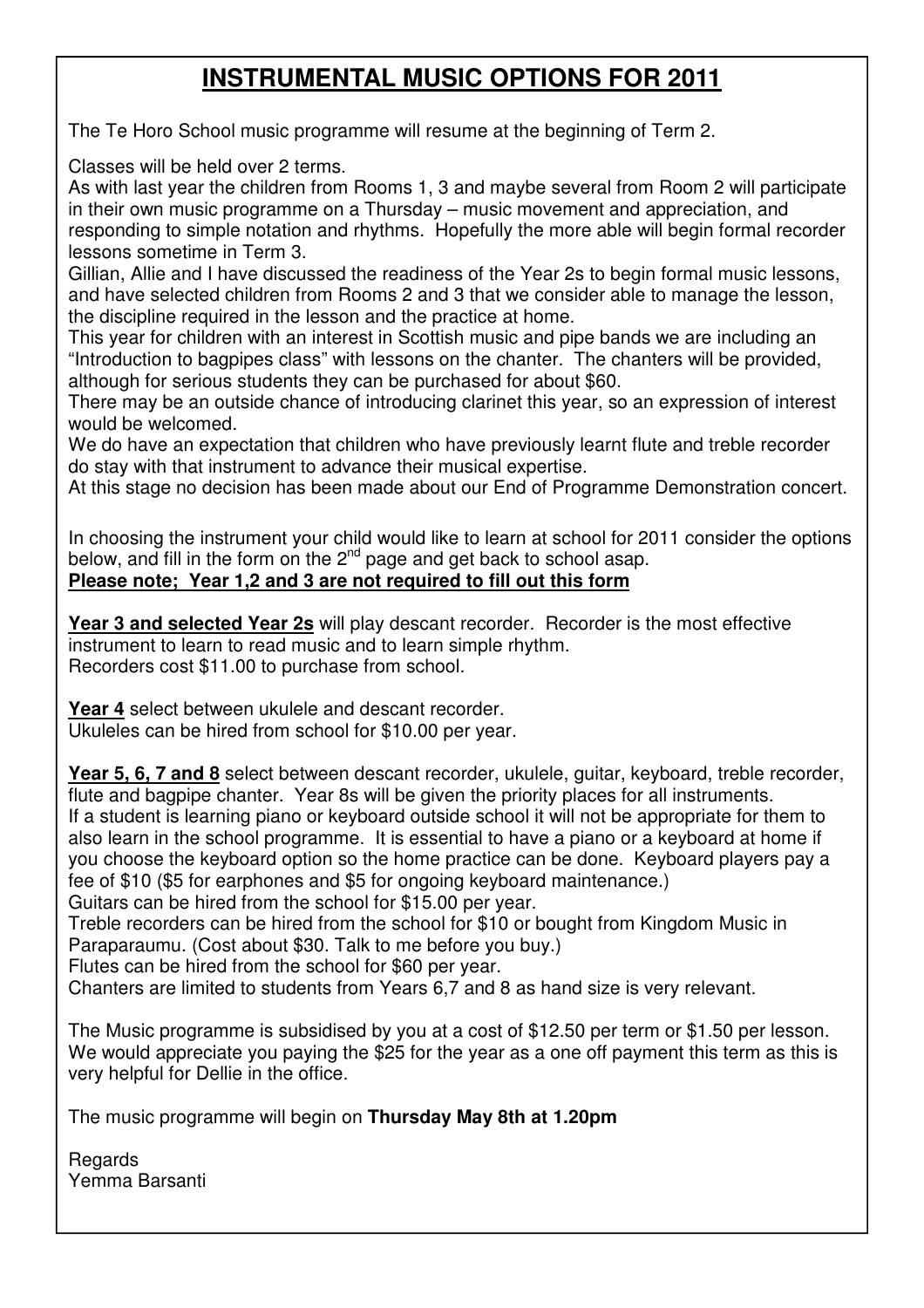| Name:<br>Room:<br>Year:                                                                                                                                                                                                                                                                                                                                                                                                                                                                                                                                                                                                                     |                                     |                                                                                                        |                                                                             |                                    |                                      |                                       |                                    |                                                       |  |  |  |
|---------------------------------------------------------------------------------------------------------------------------------------------------------------------------------------------------------------------------------------------------------------------------------------------------------------------------------------------------------------------------------------------------------------------------------------------------------------------------------------------------------------------------------------------------------------------------------------------------------------------------------------------|-------------------------------------|--------------------------------------------------------------------------------------------------------|-----------------------------------------------------------------------------|------------------------------------|--------------------------------------|---------------------------------------|------------------------------------|-------------------------------------------------------|--|--|--|
|                                                                                                                                                                                                                                                                                                                                                                                                                                                                                                                                                                                                                                             | <b>UKULELE</b><br>(Mike<br>Neville) | (the small one)<br><b>DESCANT</b><br><b>RECORDER</b><br>(Jacqui Simp-<br>son) (Tutor to<br>be decided) | (the larger one)<br><b>TREBLE</b><br><b>RECORDER</b><br>(Yemma<br>Barsanti) | <b>KEYBOARD</b><br>(Martyn Bailey) | <b>GUITAR</b><br>(Richard<br>Guerin) | <b>CLARINET</b><br>(To be<br>decided) | <b>FLUTE</b><br>(Nicki<br>Allcock) | <b>CHANTER</b><br>(Don<br>McAlpine-<br>Tim<br>Wilson) |  |  |  |
| First<br>Choice                                                                                                                                                                                                                                                                                                                                                                                                                                                                                                                                                                                                                             |                                     |                                                                                                        |                                                                             |                                    |                                      |                                       |                                    |                                                       |  |  |  |
| Second<br>Choice                                                                                                                                                                                                                                                                                                                                                                                                                                                                                                                                                                                                                            |                                     |                                                                                                        |                                                                             |                                    |                                      |                                       |                                    |                                                       |  |  |  |
| Instrument played at school in 2010<br>Instrument learnt elsewhere<br>Have you any of these instruments at home:<br><b>DESCANT RECORDER</b><br>Yes/No<br><b>UKULELE</b><br>Yes/No<br><b>GUITAR</b><br>Yes/No<br><b>KEYBOARD</b><br>Yes/No<br><b>TREBLE RECORDER</b><br>Yes/No<br><b>FLUTE</b><br>Yes/No<br><b>CHANTER</b><br>Yes/No<br><b>CLARINET</b><br>Yes/No                                                                                                                                                                                                                                                                            |                                     |                                                                                                        |                                                                             |                                    |                                      |                                       |                                    |                                                       |  |  |  |
|                                                                                                                                                                                                                                                                                                                                                                                                                                                                                                                                                                                                                                             |                                     |                                                                                                        |                                                                             |                                    |                                      |                                       |                                    |                                                       |  |  |  |
| <b>Enviro Club</b>                                                                                                                                                                                                                                                                                                                                                                                                                                                                                                                                                                                                                          |                                     |                                                                                                        |                                                                             |                                    |                                      |                                       |                                    |                                                       |  |  |  |
| The Enviro Club is about to spring into action for 2011.<br>We have a group of enthusiastic and knowledgeable parents who have volunteered to run the<br>Enviro Club activities this year, and many children who are wanting to participate and are raring<br>to go. Nurturing and caring for our environment is very relevant for the children of tomorrow and<br>we are well supported in our endeavour at Te Horo Schools by Peter Rahr and other outside<br>agencies.<br>If you have any thoughts or ideas about the environment of Te Horo School that you would like<br>investigated or encouraged I would love to hear them<br>Yemma |                                     |                                                                                                        |                                                                             |                                    |                                      |                                       |                                    |                                                       |  |  |  |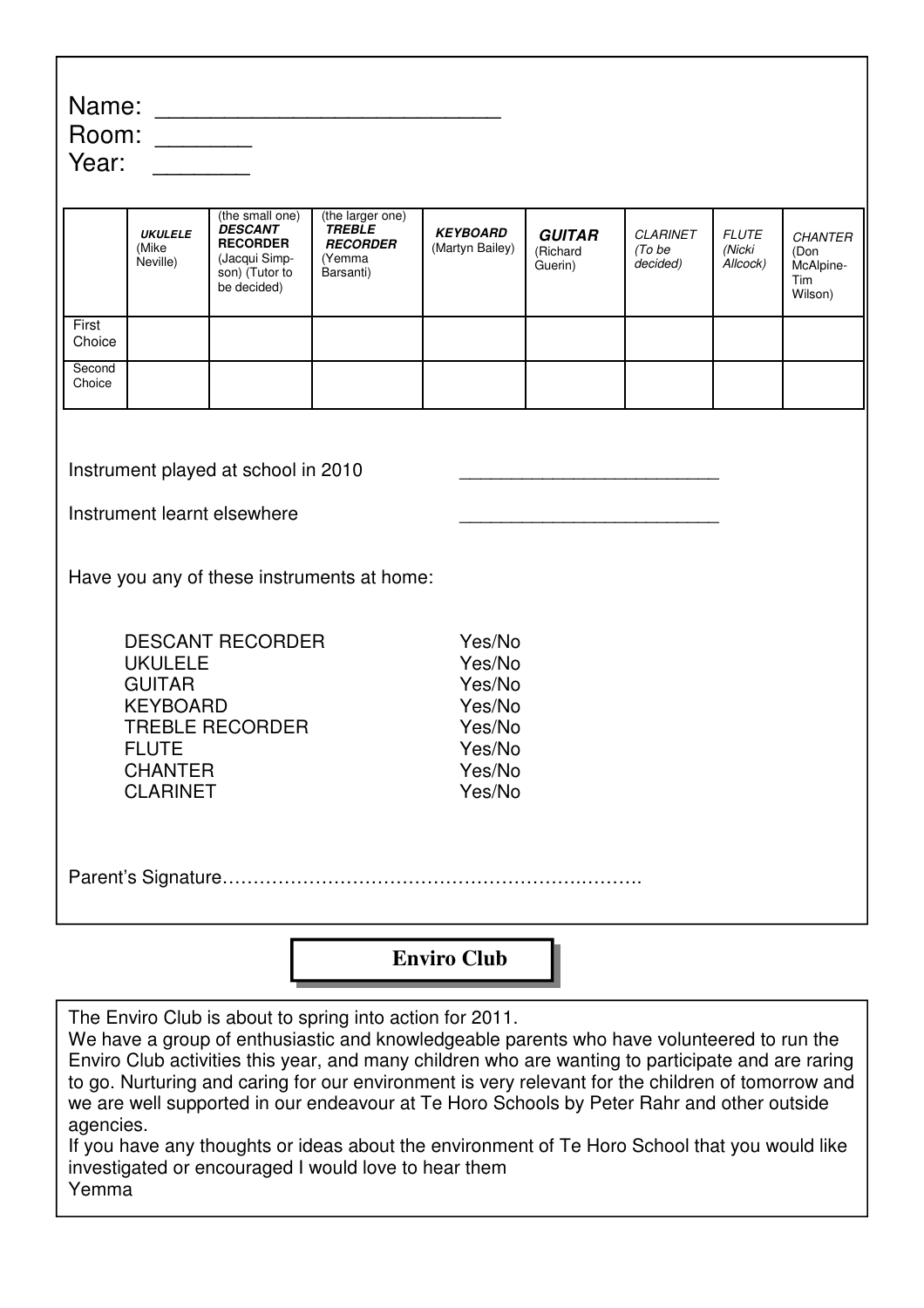### **Earthquake**

Rumbling rocks, cliffs shaking, alarms and sirens hurting our ears. I hear soil falling from hillsides. I feel trapped like a fly in a web. Scared, terrified, like alone in a dark forest. I smell smoky fog glooming around me. I smell rich earthy smells.

I see crashed houses that make me want to cry.

I wonder if it has hurt my family.

**By Josie Brown and Charlotte Marshall Room 7** 

### **Earthquake**

Earthquake rattling Ground shaking People dying Buildings falling People trembling Windows shattering Finally silence Dust rising People awakening Dust settling Fear on faces **By Gina Bateman Room 8** 

### **The Christchurch Earthquake**

It looks like sad faces and people crying. Buildings crashed together. Cars skidded off the road. I wonder if people died? It looks scary. The people that are alive are lucky to be alive. I wonder if people died? Where did the people go? How did the earthquake happen? Christchurch had earthquakes All day, at night and morning. **By Harvey Ilott and Connor Mudgway Room 2** 

### **Earthquake**

The smell of death drifts through the cold cruel air of Christchurch Blood trickles frequently under rubble Sorrow overcomes joy Screams come out from underground We will always remember those who die underground Suddenly light appears Grass and sunshine shines And trapped people feel a sensation of joy While their bodies lie motionless on the ground Under the rubble **By Katrina Anderson Room 6**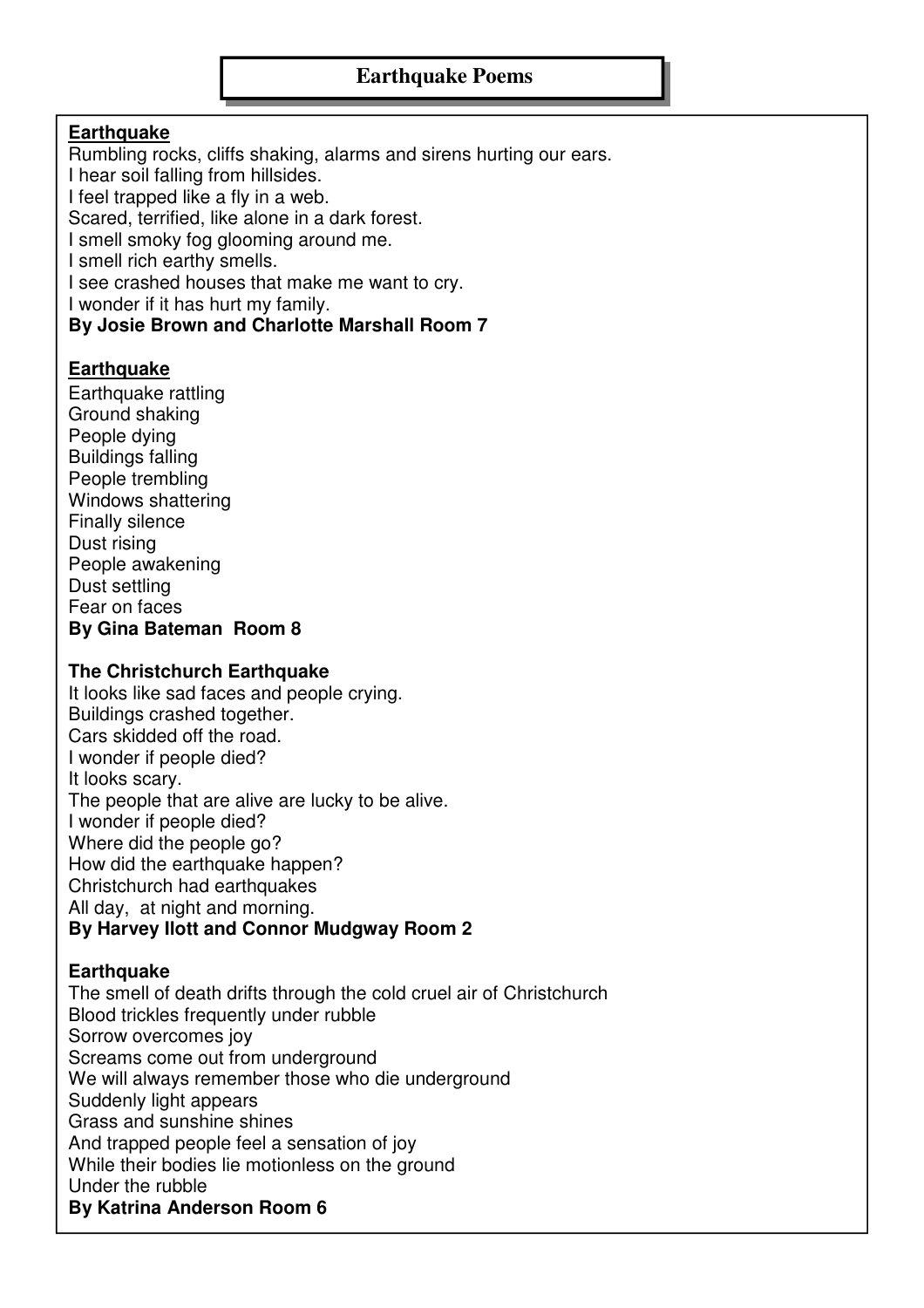

Tickets (strictly limited to 120)available from Te Horo School Office, School Road, Te Horo , Ph 06 364 3071 Designer Baskets, 6/200 Main Rd, Otaki, Ph 06 364 0605 Kylie Morete, Ph 04 293 3650 or kyliemorete@xtra.co.nz

**Treat your Mum to the perfect Mother's Day gift. Over half the tickets already sold, don't miss out.**  Tickets on sale now. Thanks to those who secured their presale ticket. We have now opened tickets to the general public which are selling fast.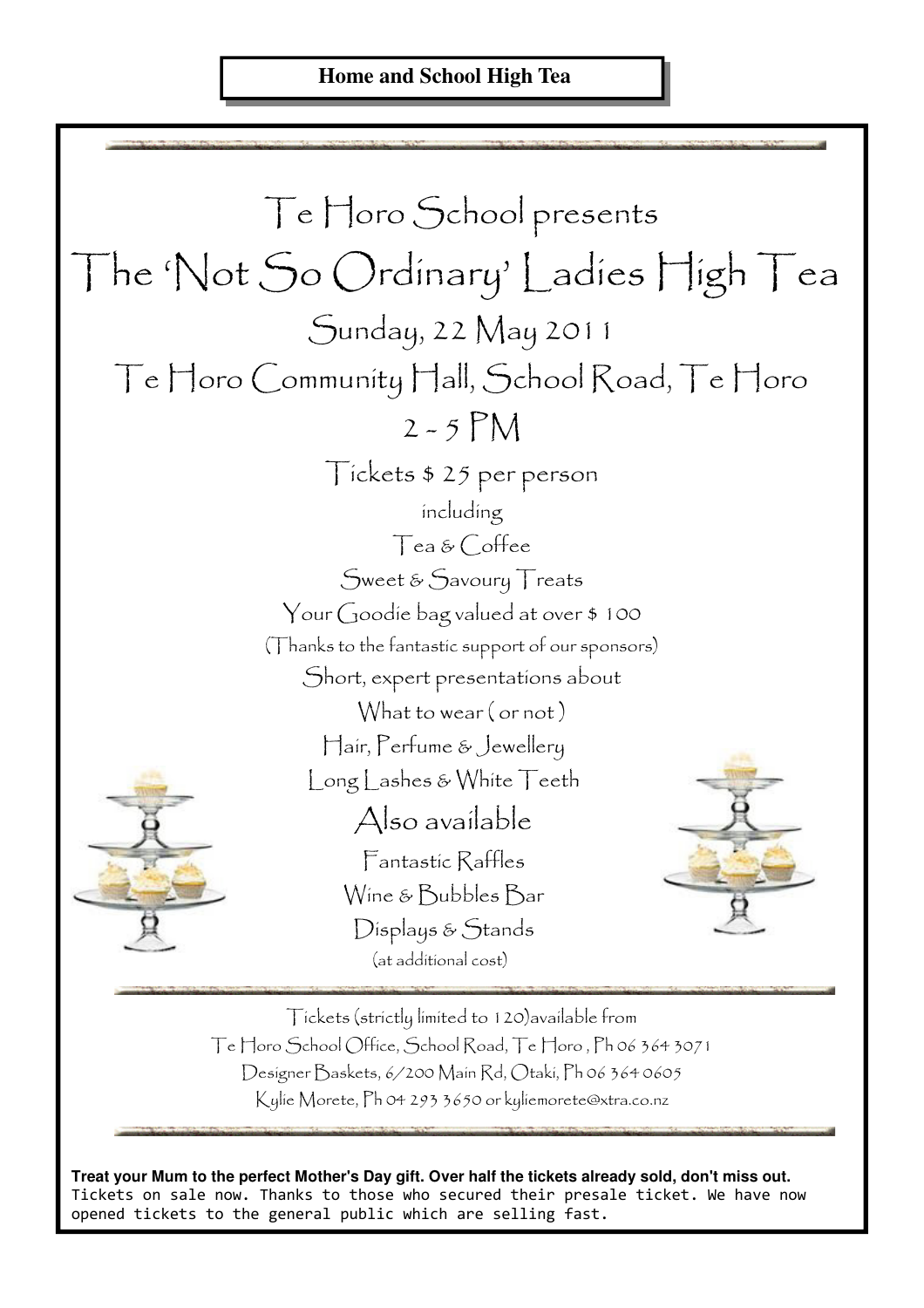### **Shave for a Cure**

Hi my name is **Bronie Walker-Hakaraia** and I am a mum with two children at Te Horo School. I am trying to raise money for the Leukaemia and Blood Foundation by shaving my hair off for 'shave for a cure'. If you visit the website **www.shaveforacure.co.nz** you can donate for this cause. Thank you for your support.

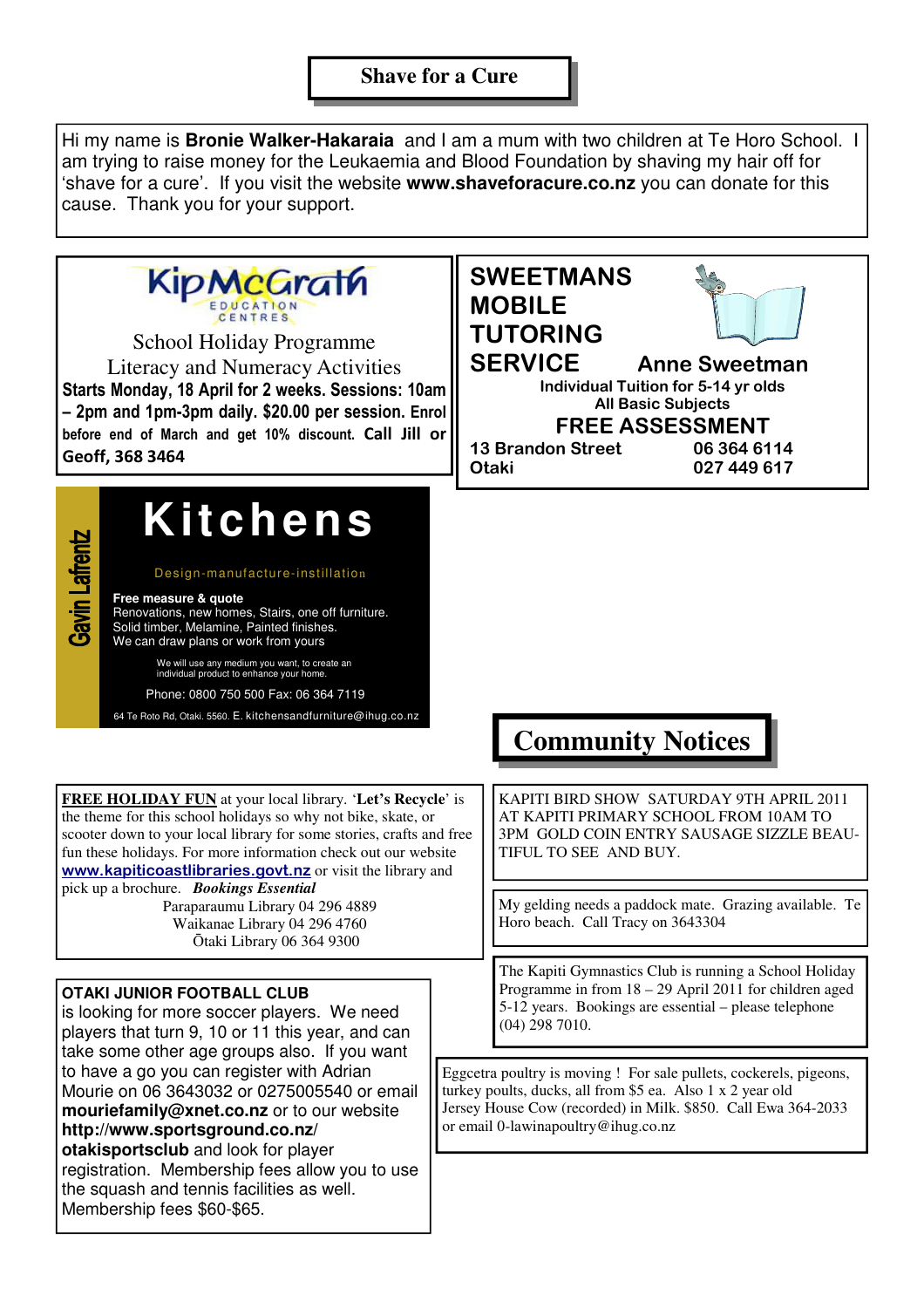# Te Horo Pamper and Indulgence Evening



# 9 th April 2011 6:30pm – 10:30pm

Massages, facials, pedicures, manicures, spray tanning, reflexology, Jewellery, lingerie & so much more. Come and see a fabulous fashion show with gowns, lingerie and costumes as well as some hot men in boxers. A chance to attend a live medium show. Come along and enjoy a fabulous night of pampering and indulgence, relax and enjoy a wine and something yummy to eat while having a massage and watching great night of entertainment. Get the girls together for a great night out. Lots of spot prizes, be there to win.

TICKETS PURCHASED THROUGH TE HORO SCHOOL WILL receive 50% OF TICKET SALES TOWARDS NEW SPORTS EQUIPMENT AND LIBRARY BOOKS Tickets: \$5 presale or \$9 door sale

### Hockey Training Session

Upskill Hockey is running junior and secondary training sessions in Kapiti on Thursday 21st April (first week of holidays), 9.30 - 12 noon. There are only 6-8 in a group and the coaches are professionals. Cost: \$50. Registrations close 13 April 2011. For more information and a registration form go to www.upskillhockey.shutterfly.com

### **AUTUMN SCHOOL HOLIDAY'S 2011**

KidzOwn's Otaki Autumn School Holiday from Monday 18<sup>th</sup> April – Friday 29<sup>th</sup> April 2011. You can request a FREE infopak from either our website www.KidzOwn.co.nz or calling us on 0800 543 9696.

#### **MERIDIAN ENERGY KIDS BIKE JAM Palmerston North 29th May 2011**

Ages  $5 - 13$ , 3 course distances. Loads of fun, spot prizes, skills course, bring your friends. Entries close 23rd May. **Details online http://www.kidsbikejams.co.nz/**

**Otaki Athletics Club** are hosting a fundraiser on Saturday, 14 May 2011 from 12.00noon – 2.00pm – a Buy Sell Donate for Bikes of all shapes & sizes, trikes, baby buggies & scooters at the Waitohu School Hall, Te Manuao Road, Otaki.

If it has wheels & takes human effort to move it we want YOU to get it moving - out of the shed! Dust it off & bring it along to SELL or DONATE. Or just come along to grab yourself or your child a bargain. Experience bike technician available for FREE assessment for bikes needing a little TLC to get them safe & roadworthy.

Registration Fee for sellers - \$5.00 for up to three items. Proceeds to Otaki Athletics Club. Buyer Beware Marketplace. Prices to be agreed by both parties, all proceeds are the seller's to keep.

**Lunchtime sausage sizzle, drinks & cake stall** – raising money for affiliation fees and equipment for Otaki Athletics Club.

Enquiries & to arrange free collection of donated items - Barbara Franks – PHN: 364 7711 or 027 485 8888.

#### OTAKI / KAPITI

-CHRISTCHURCH EARTHQUAKE FUNDRAISER -MONSTER GARAGE SALE AND CAKE STALL -16th APRIL 9AM TO 1PM -HADFEILD HALL, TE RAUPARAHA STREET **OTAKI** 

-DONATED HOUSEHOLD GOODS, CLOTHING, SHOES,BOOKS, HOMEBAKING, ETC. WILL BE GRATEFULLY ACCEPTED.

-SUPPORTED BY LOCAL PEOPLE, MANY THANKS TO ALL.

-FOR DROP OFF AND PICK UP INFORMATION PLEASE RING, -AROHA 06 36 40917, OR 021 135 4281 -MELANIE 06 36 42139 OR 021 216 5441